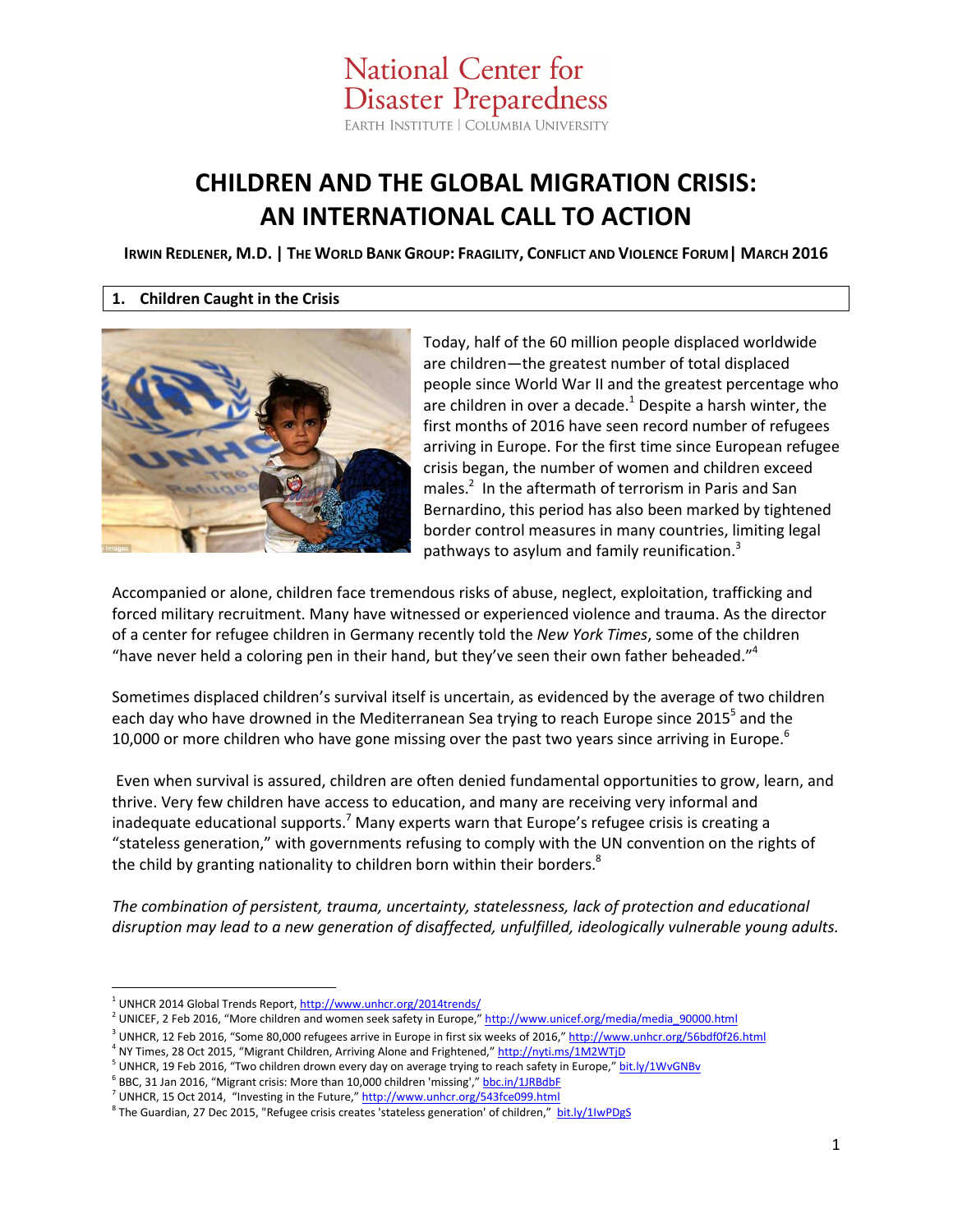# **National Center for Disaster Preparedness** EARTH INSTITUTE | COLUMBIA UNIVERSITY

## **CASE STUDY – UKRAINE**

Nearly 600,000 children have had their lives up-ended due to the conflict in Ukraine, with one-third of children in psychosocial distress and more than 20 children killed, according to February 2016 updates from UNICEF. "Two years of violence, shelling and fear have left an indelible mark on thousands of children in eastern Ukraine," said Giovanna Barberis, UNICEF Representative in Ukraine. "As the conflict continues, we need to reach these children urgently to meet their physical as well as psychological needs." A humanitarian emergency is unfolding in the country, with 20 percent of schools damaged or destroyed, failing infrastructure and fuel shortages, and lack of access to healthcare, medicine, and safe drinking water.

Source: http://www.unicef.org/media/media\_90268.html

#### **2. Drivers of Growth**

What is driving this acceleration in the number of displaced people and its devastating impact on kids? New conflicts are emerging while others are persisting. While displacement can result from persecution, conflict, generalized violence, or human rights violations, the level of instability is exacerbated by poverty. Nearly 90% of refugees are from economically less developed countries and regions.<sup>9</sup> During the past five years alone, there were 15 new or re-emerging conflicts that increased population displacement. Most of these crises remain unresolved. Consequently, fewer refugees or otherwise displaced persons can return to their home countries. Only 126,800 refugees did so in 2014, making it the lowest rate of return in 31 years.<sup>10</sup> A recent UNHCR study also warns that climate change will compound food and water insecurity and competition over resources, accelerating displacement.<sup>11</sup>

#### **3. State of Response**

Current levels of forced displacement require an unprecedented scale of global response. Many capable governmental organizations, United Nations (UN) entities, and NGOs are working in very challenging contests to care for vulnerable people. But the resources are inadequate. Beyond long-term funding needs are the acute realities of the coming months—as evidenced by the UN recently noting it is \$173 million short of what it needs just to help refugees survive a brutal winter in Europe.<sup>12</sup>

As UNHCR High Commisssioner António Guterres said at the UN General Assembly on November 3, 2015: "The corresponding increase in humanitarian needs has overwhelmed the global response capacity. We need to face the truth: the international multilateral humanitarian community – UN agencies, the Red Cross/Red Crescent movement, and NGOs – even when combining all its resources, is no longer able to provide the core protection and the basic life-saving assistance which the people we care for need and are entitled to receive."

<u>.</u>

<sup>&</sup>lt;sup>9</sup> UNHCR 2014 Global Trends Report, http://www.unhcr.org/2014trends/

 $10$  Ibid.

<sup>&</sup>lt;sup>11</sup> UNHCR, 15 Oct 2015, "UNHCR, the Environment & Climate Change," http://www.unhcr.org/540854f49.html

<sup>&</sup>lt;sup>12</sup> UNHCR Press Release, 5 Nov 2015, http://bit.ly/1QuR00I